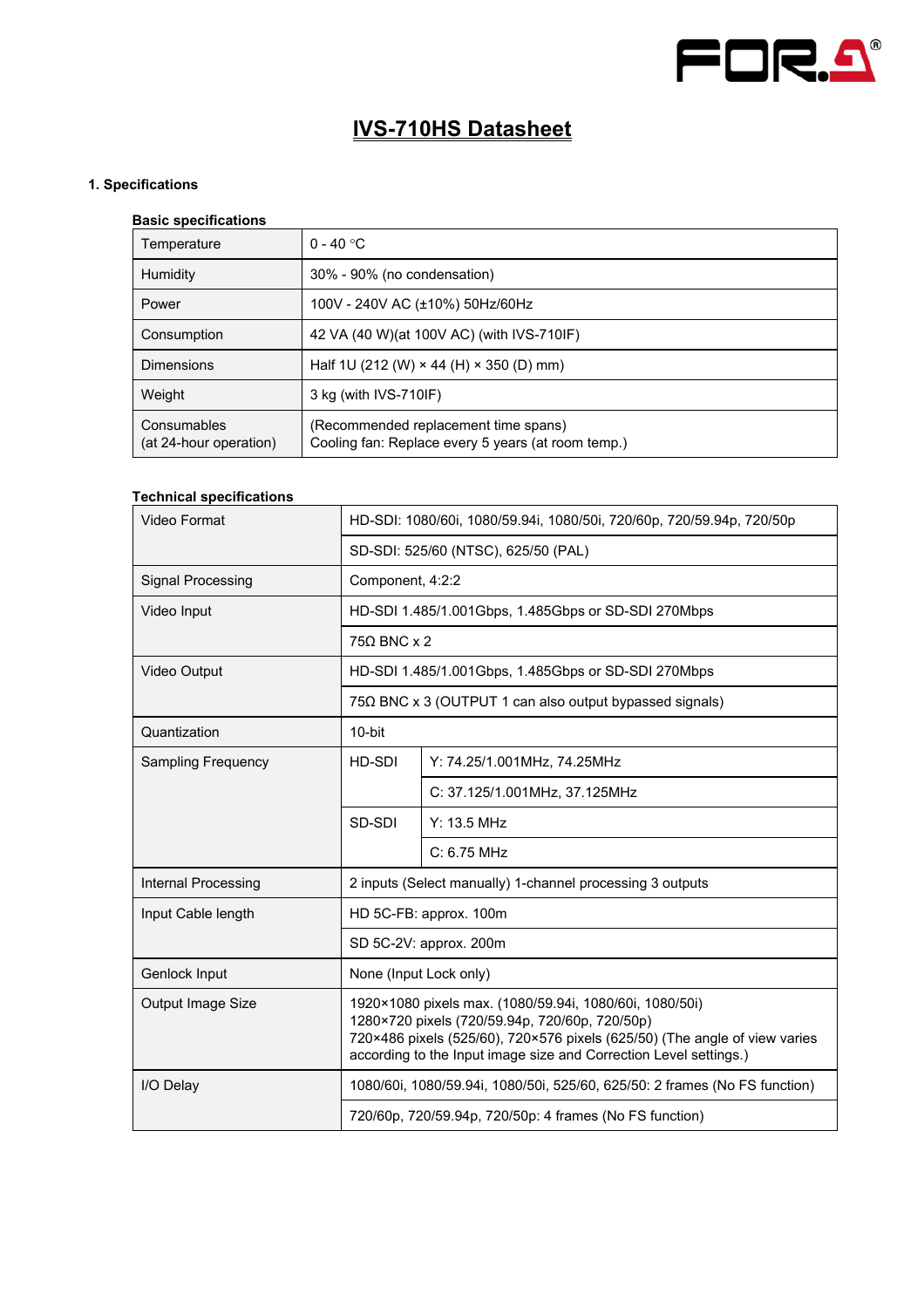

| <b>Shake Correction</b>       | Correction range: Up to 40% horizontally and vertically of images                                                                                                                                                   |
|-------------------------------|---------------------------------------------------------------------------------------------------------------------------------------------------------------------------------------------------------------------|
| <b>Frequency Response</b>     | Horizontally and vertically<br>1 Hz to 59.94/2 Hz(1080/59.94i, 720/59.94p, 525/60)<br>1 Hz to 60/2 Hz(1080/60i, 720/60p)<br>1 Hz to 50/2 Hz(1080/50i, 720/50p, 625/50) Shaking can be detected<br>(nominal values). |
| Shake Type                    | Vertical, horizontal, and diagonal (two-dimensional)                                                                                                                                                                |
| Synchronization               | Input mode, External reference mode<br>* External reference mode requires an IVS-710IF option.                                                                                                                      |
| <b>ANC Data</b>               | Both HANC and VANC can be passed through                                                                                                                                                                            |
| Interfaces (IVS-710IF option) |                                                                                                                                                                                                                     |
| Genlock input                 | BB: 0.429 Vp-p (NTSC) or 0.45 Vp-p (PAL), or Tri-level sync: 0.6 Vp-p<br>Phase adjustable range: ±1/2H                                                                                                              |
| LAN                           | 100BASE-TX/1000BASE-T, RJ-45 x 1                                                                                                                                                                                    |
| RS-232C/422                   | 9-pin D-sub (male) x 1                                                                                                                                                                                              |

## **Options**

|                  | Rack mount bracket set (Type 1)   For single unit mount into EIA 1RU rack space. |
|------------------|----------------------------------------------------------------------------------|
| <b>IVS-710IF</b> | Interface Card                                                                   |

#### **Accessories**

AC cord, CD-ROM, and Packing list